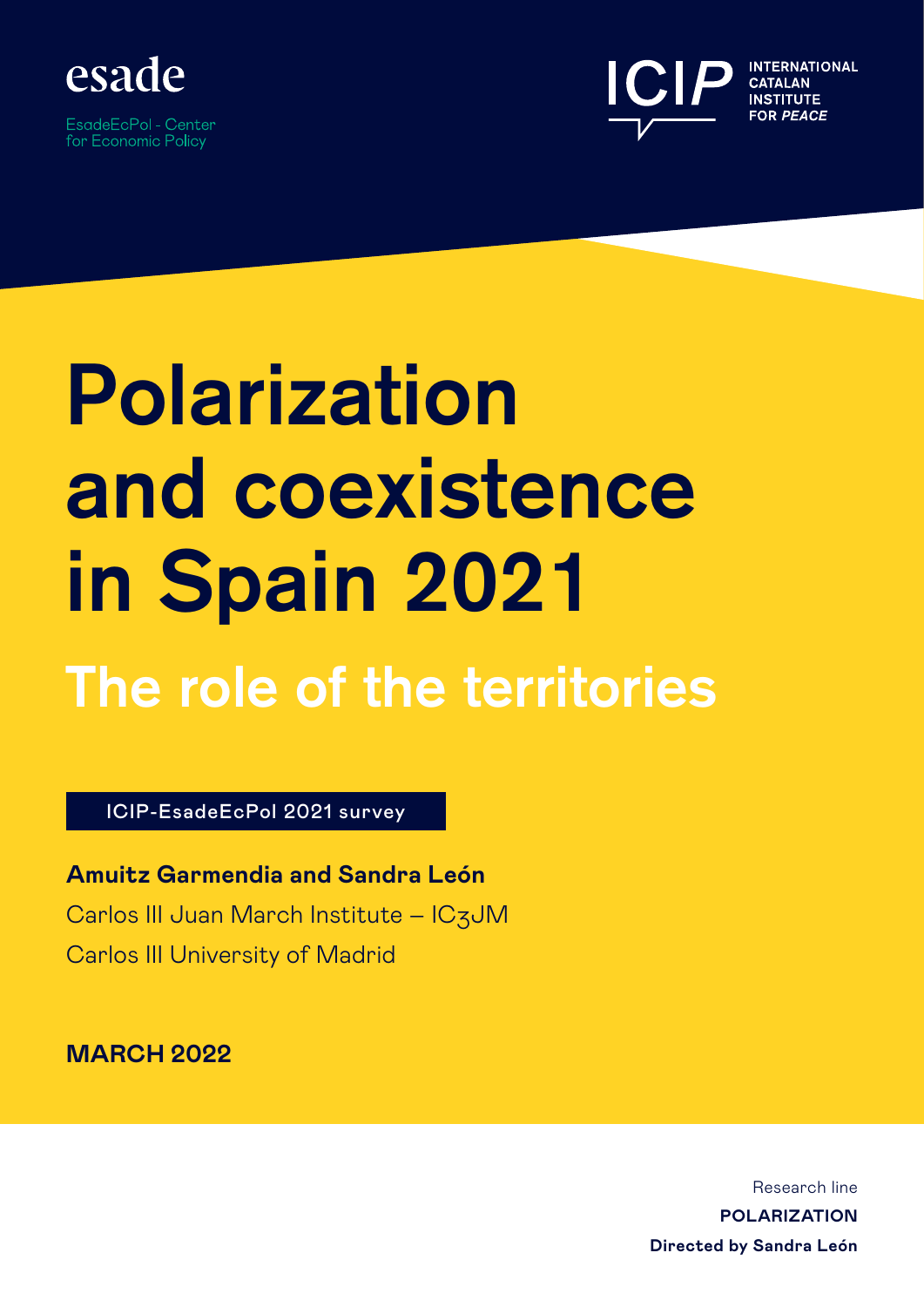$\rightarrow$ 

←

### **Executive summary**

In public debate, polarization is usually presented as inevitable, extreme and omnipresent, in the territorial sphere as well as in the spheres of ideology and identity. Nevertheless, the results of the ICIP-EsadeEcPol survey – conducted in 2021, presented here, and aimed at analyzing the nature and measuring the severity of polarization in Spain – show a much more nuanced and complex picture. Although the high levels of tension in politics seem to be the reflection of a socially fractured country, in fact, the results of the survey indicate that there does not seem to be a problem of coexistence.

The main focus of affective polarization (that which is defined by the distance between the feelings we have towards the group we identify with and those we express towards others) are political parties, since the degree of affection for the voters of certain parties is less than 20 points out of 100 (where 100 is the maximum degree of affection). In contrast, the degree of affection of the citizens of each autonomous community towards the other territories is not particularly unfavorable: affective polarization is centered on the political parties, rather than on the territories.

In polarization, with regard to specific ideological issues:

- $\rightarrow$  There are broad crosscutting consensuses on gender equality: both in Spain as a whole, as well as in all the autonomous communities, approximately 75% of citizens agree, for example, on sanctioning companies that pay less to women for the same work, or promoting workplaces without gender discrimination.
- $\rightarrow$  The issues that produce the greatest polarization are the evaluation of the Transition and territorial organization: the inhabitants of Catalonia and the Basque Country are more opposed to recentralization and more in favor of decentralization than the rest; they are also more opposed to transfers to other territories.
- $\rightarrow$  On the other hand, agreement on redistribution by means of taxes and monetary transfers from richer to poorer households is much broader. Similarly, the preference for better services, even if this entails higher taxes, generates more consensus than disagreement.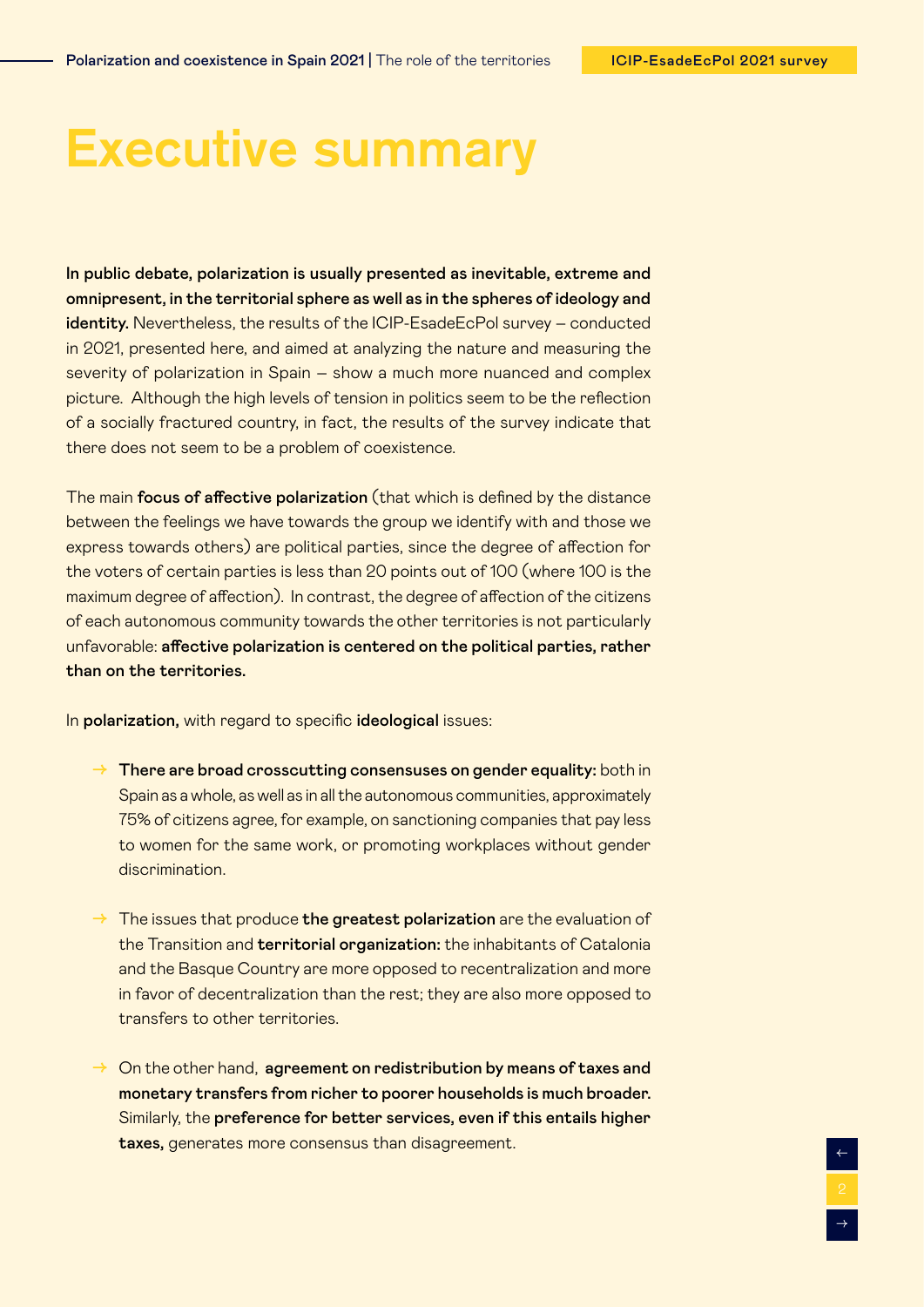$\rightarrow$ 

←

The survey has also conducted a detailed analysis of the identity dimension of polarization (that which is related to the way we define our own identity as opposed to that of others):

- $\rightarrow$  The most polarizing issues in the public debate (autonomous community, social class and gender) emerge as scarcely defining personal identity: they are "not at all" or only "somewhat" important for the identity of over 70% of the Spanish population.
- $\rightarrow$  Language, the aspect most closely related to personal identity is "quite" or "very" important for only 35% of the Spanish population. This figure hardly varies among autonomous communities.
- $\rightarrow$  Dual territorial identity (Spanish-autonomous community) is more frequent than the extremes and, despite the differences between autonomous communities, in no case do they exceed the intermediate positions.
- $\rightarrow$  Family context affects territorial identity: when one of your parents is from a community that is different from yours, the likelihood of identifying with this community decreases significantly. In contrast, the broader context (the popularity/frequency of one's own identity in the local environment) does not seem to have an impact.

All this takes place in a context of a positive evaluation of coexistence, with a high level of trust among citizens. Coexistence, however, is valued more highly in smaller places, immediate surroundings, and in some communities more than in others (especially in Catalonia).

On the other hand, trust in institutions is generally low: no government administration (local, regional, central or European) receives a passing grade in Spain.

In conclusion, the degree of ideological, identity and affective polarization with territorial roots features expected but moderate points of tension with respect to the perception that could be derived from public and political debate. In contrast, polarization occurs through institutions: the lack of trust in them, together with a strong rejection of political parties other than one's own, and the specific capacity that institutions in charge of coordinating territorial organization have to create tension. It is this polarization through institutions that poses the greatest risk to the stability of the democratic process.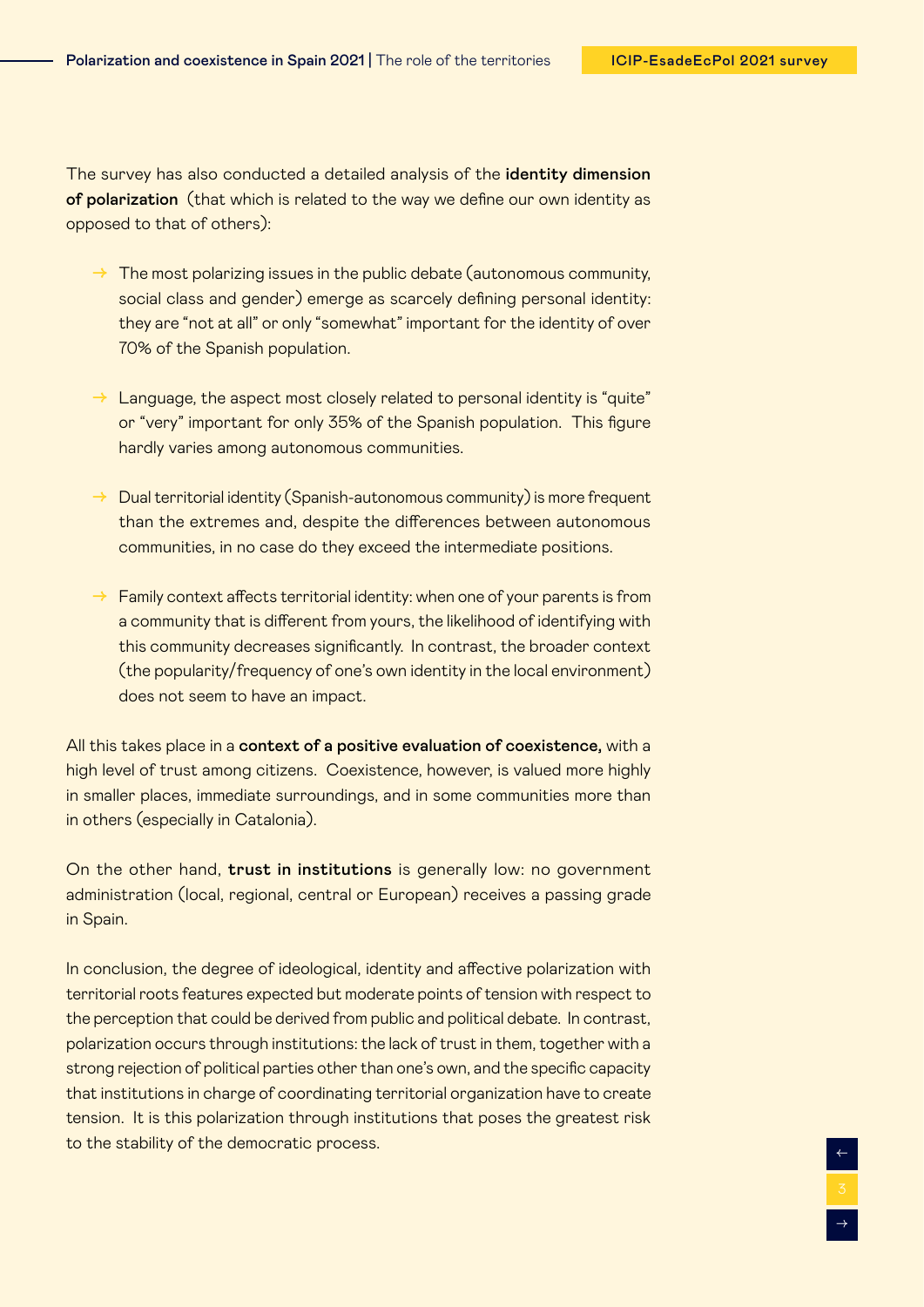### **Key facts**

#### **TRUST IN INSTITUTIONS**

On average, none of the government administrations receives a passing grade in citizen trust.

Local governments and the European Union tend to have a better rating than the central government or the autonomous governments, and the central government is usually the one that receives the lowest ratings from citizens. In fact, the central government is the only level of administration that gets a failing grade in all the autonomous communities included in the survey.

Catalonia stands out as the territory with the lowest trust in institutions at all levels of government administration (local, autonomous, central and European).

Regarding autonomous governments, Catalonia is the lowest, with a 4.1, and the Basque Country is the highest, with a 5.37.

On a socio-demographic level, the older the person, the greater the trust in any of the institutions analyzed.

#### **INTERPERSONAL TRUST**

Citizens tend to trust other people, and both Spain as a whole, as well as the analyzed communities, received a passing grade.

Here, too, age correlates positively with interpersonal trust.

#### **COEXISTENCE**

Generally speaking, coexistence is positively valued in all dimensions and territories. However, there are significant differences depending on the level: 7.22 in the case of municipalities/neighborhoods and 7.02 in the case of autonomous communities, but only 5.85 in Spain as a whole.

There is an inverse correlation between the size of the municipality and the evaluation of both local and autonomous community coexistence: in less populated municipalities both are generally higher, but this is not the case with the evaluation of coexistence in Spain.

The territory where the evaluation of coexistence is lowest in the three dimensions (local, regional and state) is Catalonia, although the differences are relatively small with respect to the Spanish average: 6.67 in the case of municipalities/neighborhoods, 6.2 in the case of the autonomous community, and 5.10 in Spain. At the other extreme is the Basque Country, with the highest levels of evaluation of coexistence of the samples studied.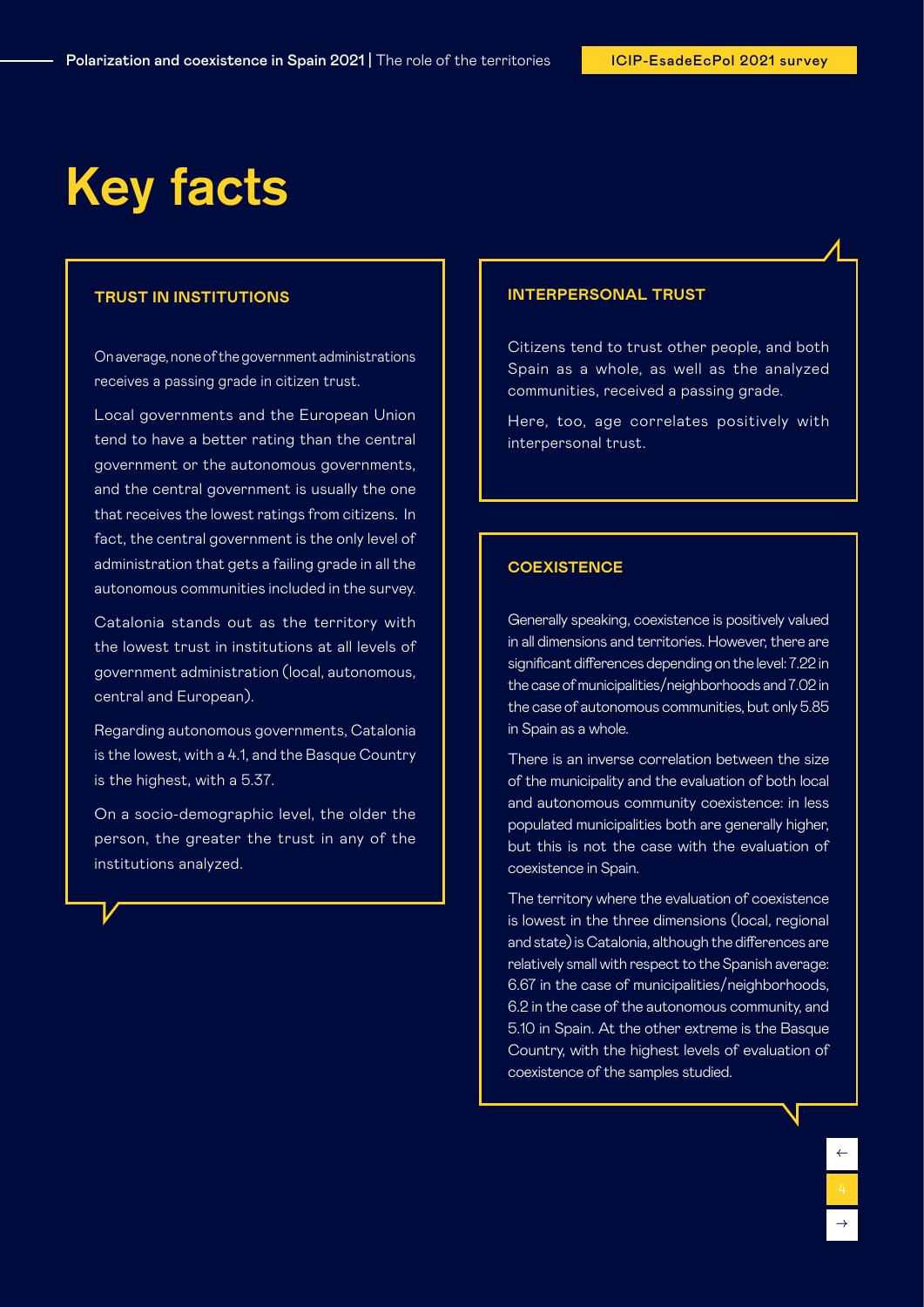#### **IDEOLOGICAL POLARIZATION**

More than three out of four citizens agree on sanctioning companies that pay less to women for the same work. These percentages are valid for all autonomous communities. The level of support is even slightly higher than the idea of promoting jobs without gender discrimination.

However, it is striking that younger people (18-24 years old) are the ones who are less in favor of both measures.

Citizens are also mostly in favor of allowing transgender people to change their gender identity on their identity cards. On the other hand, the degree of agreement is lower with respect to guaranteeing surgery in the public health system to people who dress and live according to a gender different from the one they were born with: almost 25% are strongly against it, but more than 60% support it to a greater or lesser degree.

In this case, age does play a key role: older people are less likely to approve of the two measures.

In contrast, the greatest disagreement is found in the transition to democracy: while in Catalonia almost half of the population totally disagrees with the notion that it is a source of pride (average rating: 3.75), in Madrid, half of the population totally agrees (average rating: 6.45). Once again, age is a determining factor: the average ratings range from 4.17 among the youngest people to 6.77 among the oldest.

Territorial redistribution comes in second place in the polarization ranking: while in Catalonia, 33% of the population totally disagrees with the idea of taxing the richer regions to transfer to the poorer ones, in Extremadura, 55% totally agree.

On the other hand, redistribution among individuals does receive across-the-board support: in all the autonomous communities, public opinion is in favor (with a rating of more than 5) of transfers from rich to poor households, although around one in four citizens (except in Galicia) disagrees with the redistributive role of taxes.

Furthermore, the majority of the population prefers to improve services, even if taxes increase (average of 6.21), rather than pay less taxes and have reduced public services.

Similarly, almost half of the population (45.6%) believes that the management of health care by public administrations is better than that of companies.

In the two autonomous communities where there is more trust in institutions –Galicia and the Basque Country – public opinion is also more favorable to taxes and public management of health care than in the other territories.

Finally, in Spain as a whole, there is no consensus on the evolution of the model of territorial organization since 37% of the population would prefer to recentralize it while 30% would prefer more decentralization.

While in Catalonia and the Basque Country there are large majorities in favor of a more decentralized model, in Madrid, the majority prefers recentralization. In Andalusia, the Valencian Community, Extremadura and Galicia, the percentages of support for greater recentralization are somewhat higher than those for more decentralized options.

 $\rightarrow$ 

←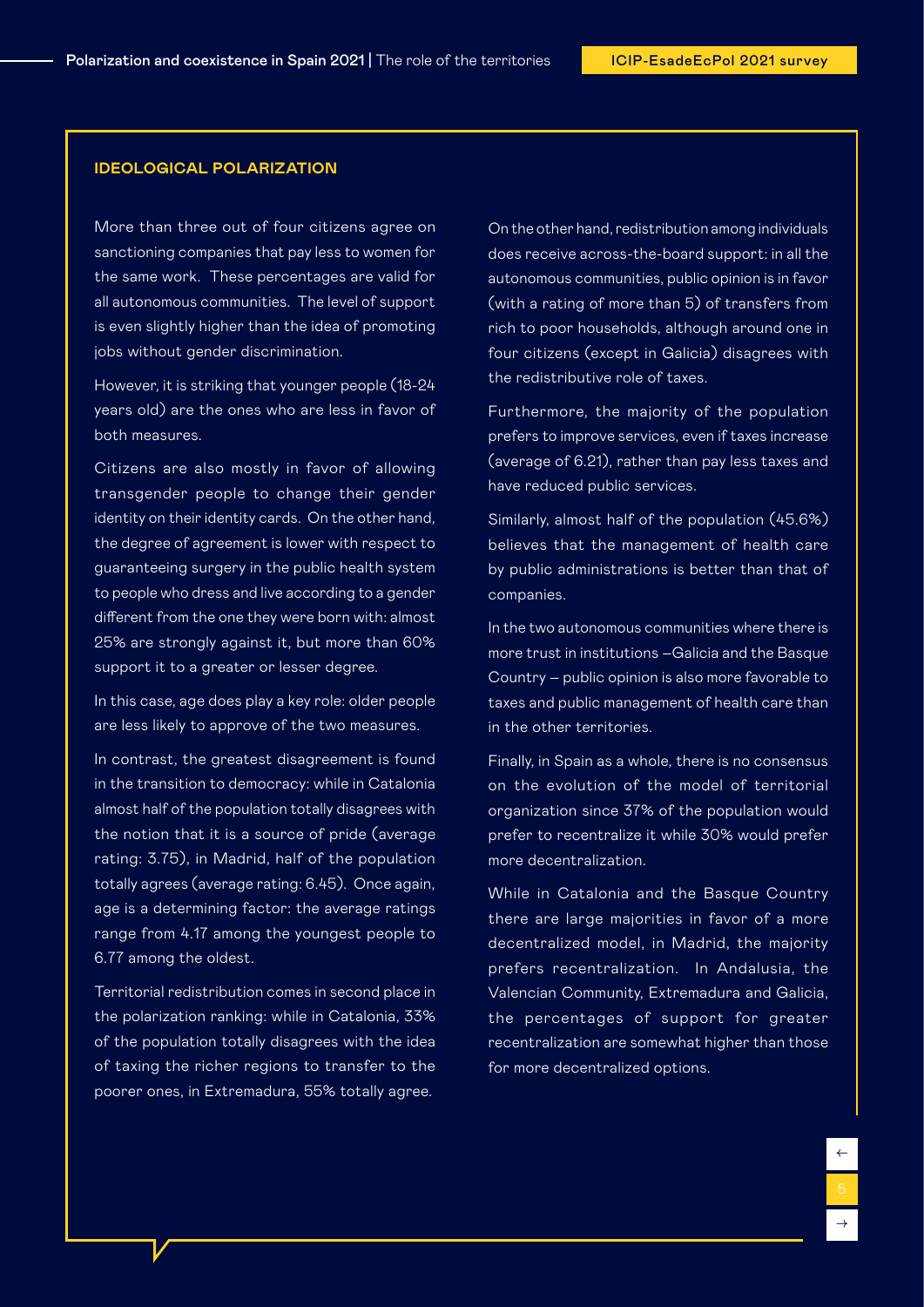#### **TERRITORIAL IDENTITY**

Citizens attach little importance to the characteristics presented in the survey to define identity. Furthermore, gender, the autonomous community or social class emerge as the three characteristics least associated with identity: they are "quite" or "very" important for only 20% of the population.

Language is the most significant characteristic in the definition of personal identity, but even this aspect is considered of high or considerable importance for only about 35% of the population. This number hardly varies between autonomous communities: in regions where there are coofficial languages there is no higher association of language with identity.

Similarly, dual territorial identity (Spanishautonomous community) is the most frequent, although here there are greater differences between autonomous communities: in Catalonia, exclusive identification with the community is highest (21%), while in the Valencian Community it is exclusive Spanish identification (31%) that is highest. However, in neither case do they exceed the intermediate positions.

Where there is more variation is in the intensities of the importance of territorial identity: the majority of citizens who feel more identified with their region feel connected to the people who share their identity, say that they feel good when they refer to their group, take any criticism of their identity as an insult, or refer to their group using the first person plural ("we"). On the other hand, individuals who feel more Spanish than from their autonomous community do not share, for the most part, any of the questions raised in relation to their identity. When the same analysis is made for each of the autonomous communities in the sample, the results remain along these lines.

Citizens who have a family link with territories other than the one in which they reside (through the origin of one of their parents) tend to have a more Spanish identity than those who do not have any direct family link with another community. On the other hand, individuals whose parents were born in the community where they reside have an identity that is slightly skewed towards their community.

In contrast, the popularity of one's own identity in the immediate environment does not seem to influence this identity: citizens do not adapt their sense of identification according to how common it is around them.

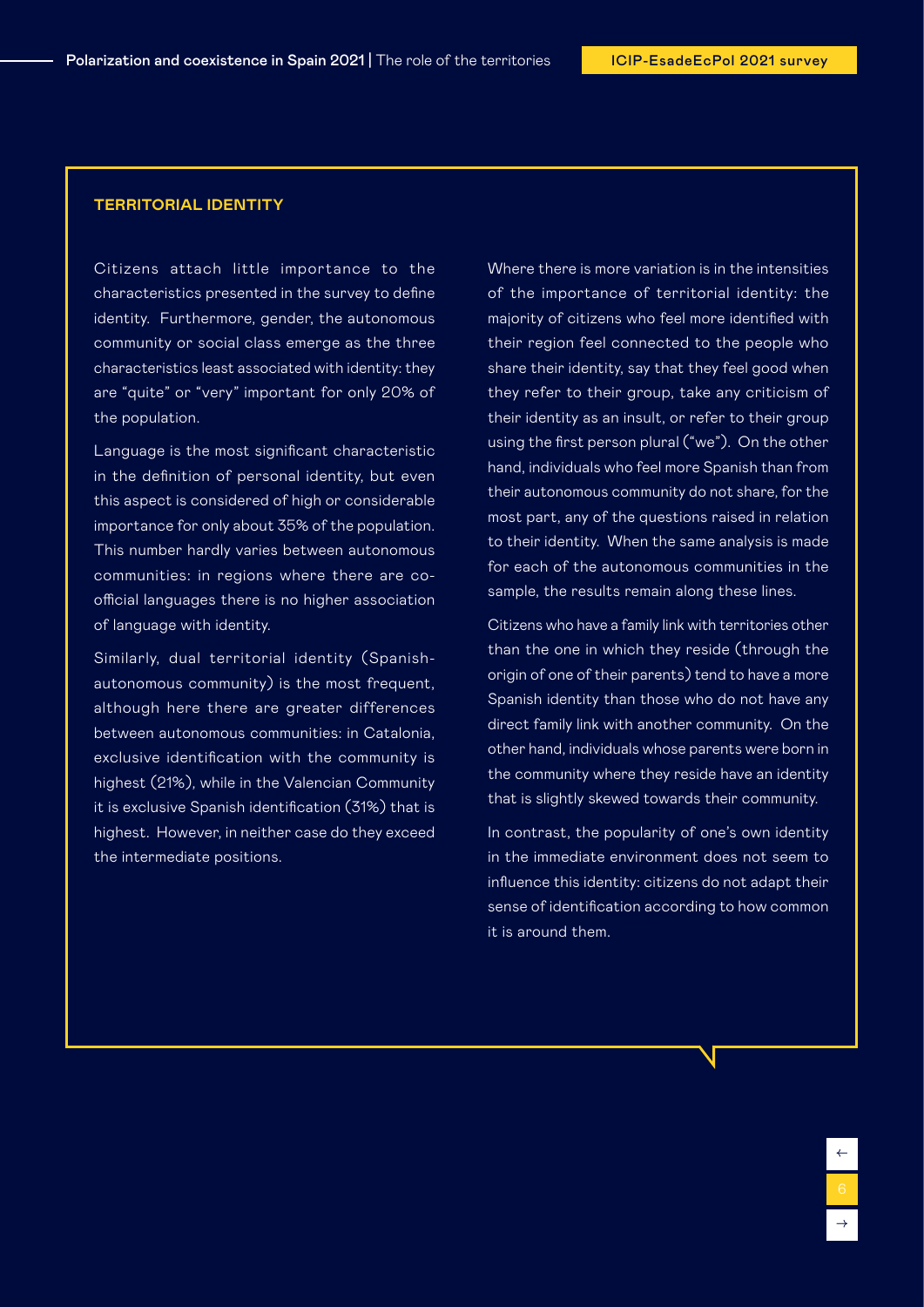←
←  $\begin{array}{c} \uparrow \\ \hline \downarrow \\ \hline \end{array}$ 

#### **TERRITORIAL AND PARTY-BASED AFFECTIVE POLARIZATION**

Attitudes towards rival political parties are extraordinarily negative and there are practically no exceptions: in most cases, voters of rival political parties are rated below 20 points out of 100.

There are, however, differences between territories: the autonomous communities with the highest party-based polarization according to the weighted index are Madrid, Extremadura and Andalusia. The regions where party polarization is lowest are, in order, the Basque Country, Catalonia and the Valencian Community.

On the other hand, the attitudes of the citizens of each autonomous community towards the rest are not particularly extreme or unfavorable, since most of them oscillate, on average, between moderate positions (40-60 points).

This territorial affective polarization is higher in regions where the distance between the preferred region and the least preferred region is greater, and this is especially true in Extremadura, Andalusia and Galicia. But the differences between territories in terms of the degree of affective polarization are small.

There is a slightly greater difference in opinions about certain autonomous communities: Catalonia is the one that generates less positive feelings on average, but also without major differences.

These attitudes towards the other group (territorial or party-based) do not improve significantly when presented with positive similarities between the two groups.